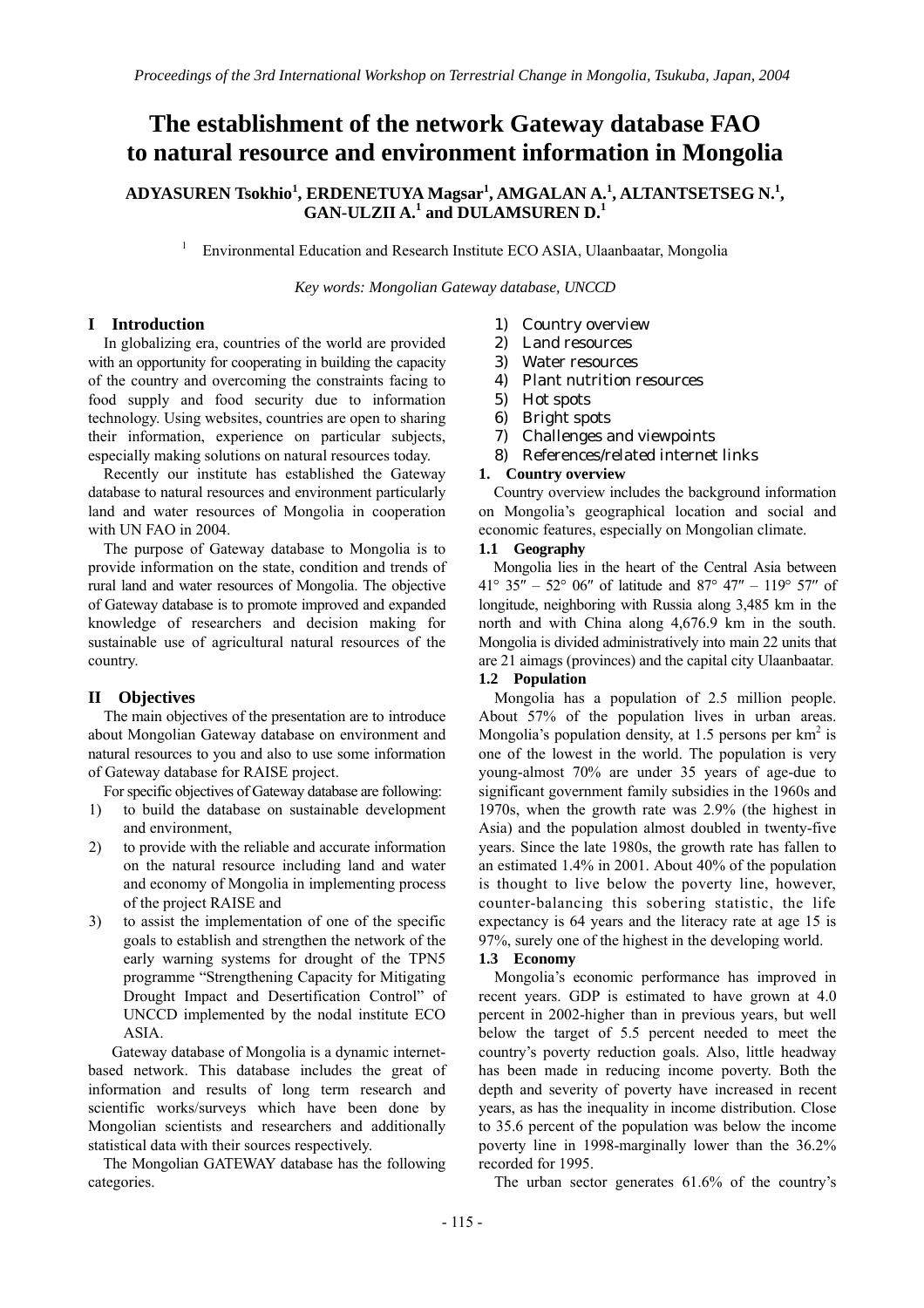GDP and conversely, the rural sector only 38.4% in 2002. However, in 1998, urban poverty (39.4%) exceeded rural poverty (32.6%). More than half (57.0%) extremely poor lived in urban areas-26.0% of them in the capital. Whereas, 43.0% of the poor lived in rural areas. GDP in 2003 was apportioned 20% to agriculture, 19.0% to industry and % to services. Out of a total employment force of 1,488.9 people, 41.9% is in agriculture, 11.4% accounts for industry and the rest for other sectors.

Semi-nomadic livestock production accounts for over 70% of agricultural returns, with the balance made up of cold-climate crops such as wheat, barley, potatoes and domestic fodder on the small area of available arable land. The fastest-growing area of the economy is the mineral sector. Mongolia has significant coal reserves, modest oil and gas discoveries, and promising metal production potential (*i.e*. copper, molybdenum, gold, silver, fluorspar, tungsten, zinc, lead, uranium and nickel). 2001 the Erdenet copper/molybdenum operation accounted for over 50% of Mongolia's hard currency earnings.

#### **1.4 Decreased per capita income**

The economic reforms and privatization process initiated in the early 1990s have significantly affected Mongolia's economy. Over the period 1990 to 2002 the standard of living of the average Mongolian has worsened. GDP per capita was around 500US\$ in 2003.

# **1.5 Household poverty and vulnerability**

Poverty alleviation is regarded as one of the most significant development challenges facing the country. 1998 Living Standards Measurement Survey identified over one third of the population living below the poverty line. Worsening macroeconomic conditions and two successive droughts since then have probably worsened poverty levels. The Participatory Living Standards Assessment conducted in 2000 identified additional problems of rising environmental, physical, and social insecurity and vulnerability faced by Mongolian households. Drought, harsh winters, increasing over-grazing of pastureland, and poor natural resource management practices are believed to have weakened the capacity of poorer urban and rural households to weather economic and environmental shocks.

#### **1.5 Climate**

The Mongolian climate characterizes by long lasting cold winter, cool summer, small precipitation, high temperature contrast/fluctuation and relatively high number of sunny days a year.

The January is coldest month with average temperature of -15 °C to -35 °C with minimum of -50 °C. In December 1972, the temperature fall till -56°C at Uvs lake depression and this is the coldest record. The June is the warmest month with average temperature of 15 °C – 25 °C. The maximum temperature can reach  $35^{\circ}$ C – 43 °C. The July, 1999 was the most hot month.

According to the latest research there are some environmental changes in Mongolia such as yearly mean temperature has increased to 1.66 °C during last 60 years.

Precipitation varies both in time and space. Annual mean precipitation is 300-400 mm in the Hangai, Hentein and Huvsgul mountain region, 150-250 mm in the steppe, 100-150 mm in the steppe-desert and 50-100 mm in the Gobi-desert. About 85-90 per cent of annual precipitation falls in summer as rain. The mountain range smoothly changes into steppe and desert from north to south. Accordingly the heat and wind resources increase while the precipitation and soil moisture decrease.

## **2. Land resources**

Land resources consists of various information on different sub topics on land resources of Mongolia: physiography, soils, wetlands and inundated land types and land use *etc*. Mongolia comprises 1,564.1 thousand  $km<sup>2</sup>$  of land and occupies 17th place by the size of territory and first place by per capita land resources (65 ha) in the world. Per capita agricultural land in Mongolia (53.8 ha) accounts for 20 times over the world's average. Land is classified in 2003 into six categories as stated below:

- 1) Agricultural land 73.9%
- 2) Urban land  $-0.3\%$
- 3) Roads and Communication land 0.2%
- 4) Forest land  $-9.3\%$
- 5) Water land  $-0.6%$
- 6) Land reserve  $-15.6%$

#### **3. Water resources**

It is estimated that the total water resources in Mongolia amount 599 km<sup>3</sup>: 83.7% in lakes, 10.5% in glaciers and 5.8% in rivers. The total water use is  $0.5 \text{ km}^3$ . Water resources are unequally distributed over the country.

The rivers in Mongolia originate from the three large mountain ranges: Mongol Altai, Khangai-Khuvsgul and Khentein. The rivers are divided into three main basins depending on their drainage system: the Arctic Ocean Basin, /AOB/ the Pacific Ocean Basin /POB/ and Internal Drainage Basin /IDB/ of Central Asia. The Arctic Ocean Basin is the largest basin: its drainage area covers about 20% of Mongolia's territory. About 50% of surface water resources originate from this basin.

The open surface water such as rivers lakes and springs are used mostly for domestic and agricultural purposes in rural areas. Industrial use of surface water is not significant. The agricultural water is used for two goals: watering the domestic animals and irrigation agricultural field.

# **3.1 Irrigation**

Irrigation in Mongolia was probably developed under the Huns in the first century AD. Irrigation development appears to have peaked at about 140,000 ha during the seventeenth and eighteenth centuries.

Traditional irrigation methods had been largely abandoned by the end of the nineteenth century. Chinese 'migrants' developed comparatively small-scale schemes on the larger rivers. Modern irrigation development started in the 1950s, and the first modern irrigation scheme was designed in 1955.

In the 1980s, irrigation schemes were characterized by sprinkler systems, generally serving 400-500 ha or more,